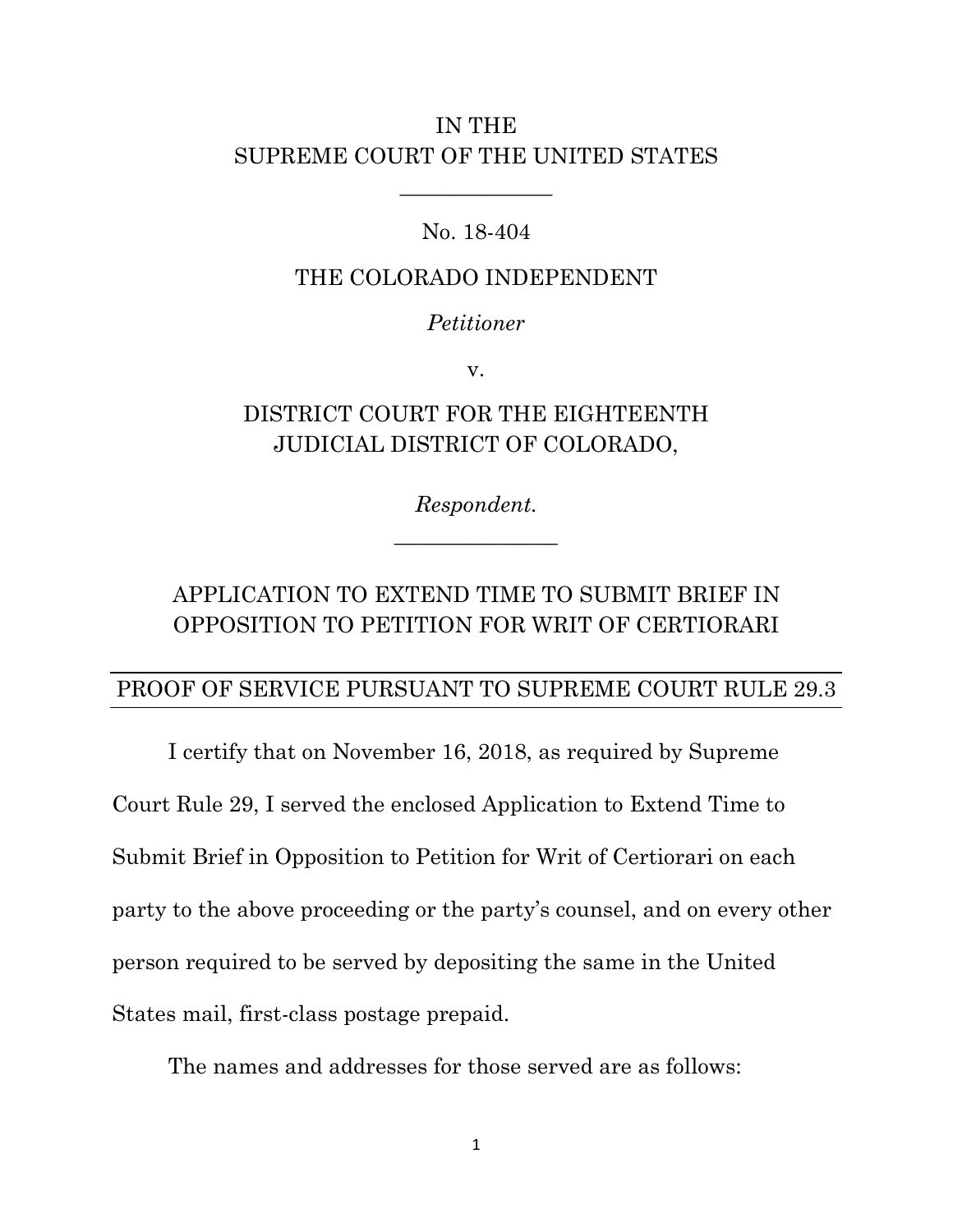David A. Schulz Ballard Spahr, LLP 1675 Broadway 19th Floor New York, NY, 10019-5820 *Counsel for Petitioner*

Bruce D. Brown The Reporters Committee for Freedom of the Press 1156 15th St., NW Suite 1020 Washington, D.C. 2005 *Counsel for Amicus Curiae Reporters Committee for Freedom of the Press*

Alan K. Chen University of Denver Sturm College of Law 2255 East Evans Ave. Denver, CO 80208 *Counsel for Scholars of Law and Journalism as Amici Curiae*

Charles S. Sims Yale Law School P.O. Box 208215 New Haven, CT, 06520 *Counsel for Amici Curiae Constitutional Law Scholars*

Gregg P. Leslie Sandra Day O'Connor College of Law Arizona State University 111 E. Taylor St. Phoenix, AZ 85004 *Counsel for Amici Curiae Nine Colorado Media Oraganizations*

Jonathan D. Reppucci 1544 Race Street Denver,CO 80206 *Counsel for Sir Mario Owens*